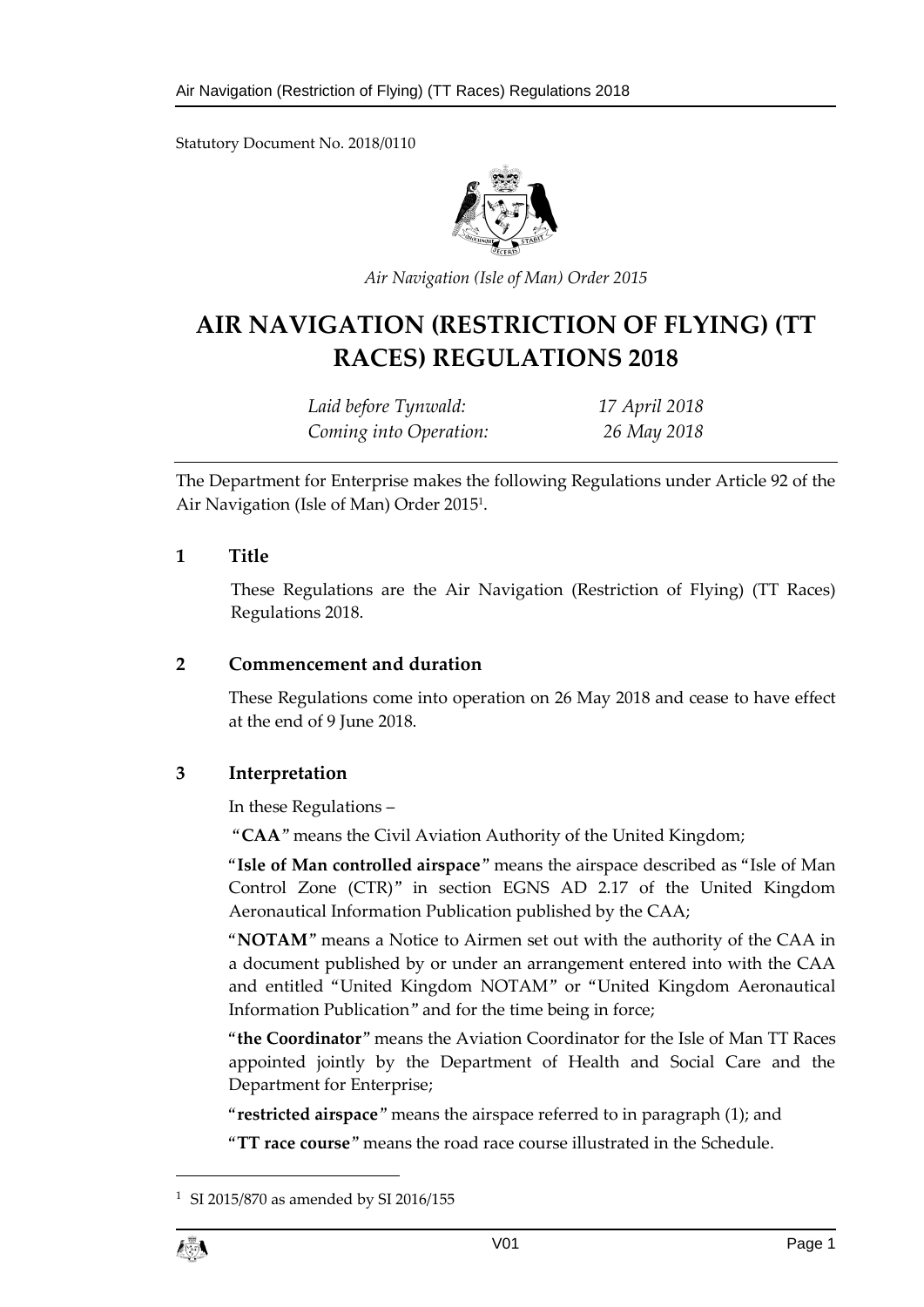#### **4 Restricted airspace**

- (1) For the duration of these Regulations, an aircraft must not fly below 3,000 feet above mean sea level within –
	- (a) the area bounded by the TT race course; and
	- (b) an area 1000 metres wide outside and abutting on the TT race course,

when that airspace is notified as being active by a NOTAM.

- (2) Paragraph (1) is subject to paragraph (3) and regulation 5.
- (3) Paragraph (1) does not apply to any aircraft that—
	- (a) is flying with the permission of the Isle of Man Civil Aviation Administration;
	- (b) is flying with the permission of, and in accordance with any instructions given by, the Coordinator; and
	- (c) in the case of any part of the restricted airspace which falls within Isle of Man controlled airspace, is flying in accordance with a clearance issued by the Air Traffic Control Unit at the Isle of Man Airport.

#### **5 Exceptions**

- (1) Regulation 4 does not apply to
	- (a) any twin-engined helicopter which is operated by Atlas Helicopters Limited and is being used for —
		- (i) the evacuation in an emergency of a sick or injured person from within an area specified in regulation 4(1); or
		- (ii) the transfer of a sick or injured person from any place in the Island to a hospital; and
	- (b) any helicopter which is operated by Polo Aviation Limited and is being used for aerial filming,

subject to the conditions specified in paragraph (2).

- (2) A helicopter referred to in paragraph (1) must
	- (a) be authorised to fly in accordance with a permission granted by the Department under rule 5(3)(b), (c) or (e) in Schedule 1 to the Rules of the Air Regulations 2007<sup>2</sup> as they have effect in the Island<sup>3</sup>; and
	- (b) comply with any instruction given by the Coordinator.
- (3) Regulation 4 does not apply to any small unmanned surveillance aircraft which is operated by the holder of a permission issued by the

-



<sup>2</sup> SI 2007/734 as amended by SI 2007/1371

<sup>3</sup> SD 835/08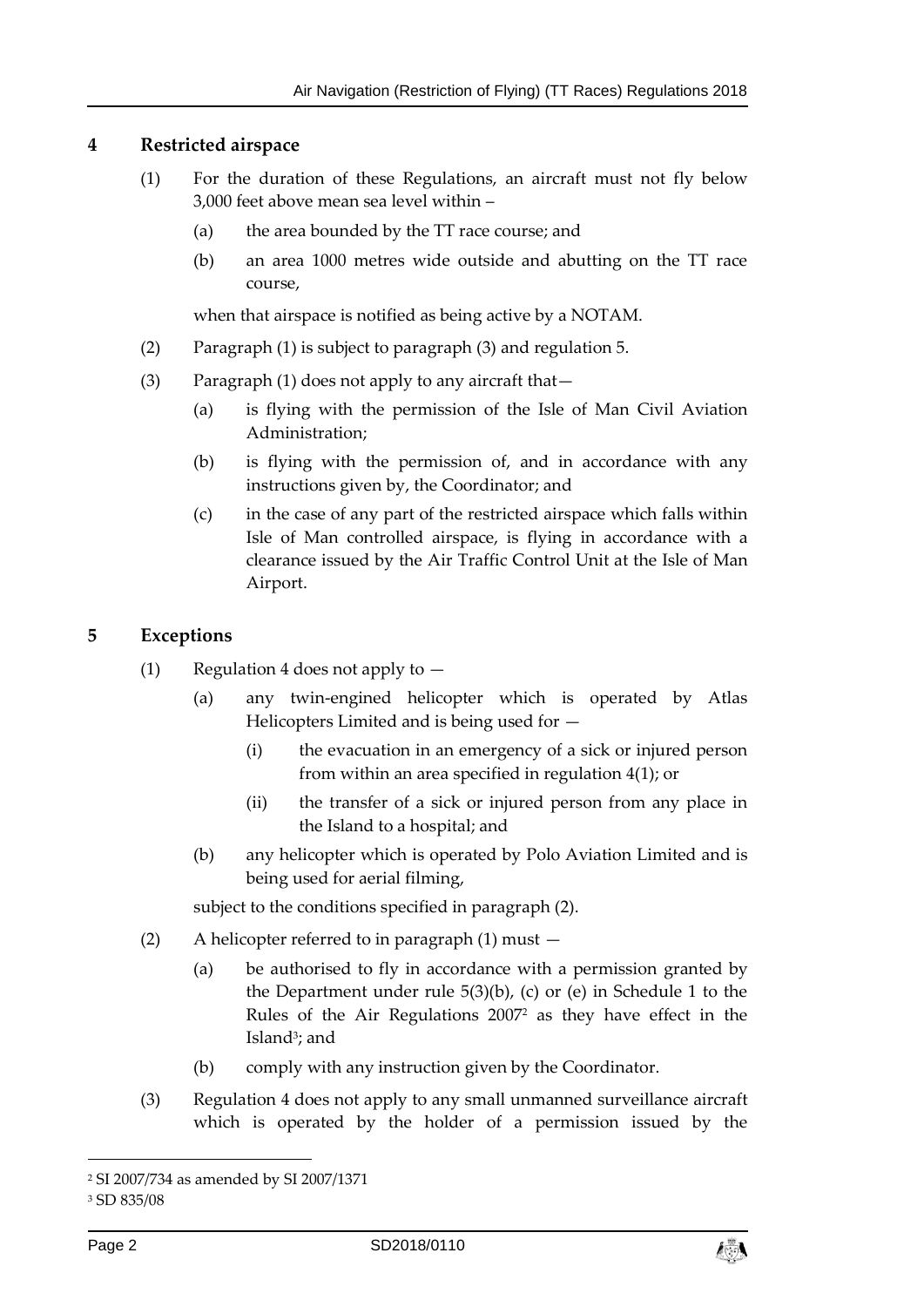Department in accordance with Article 98(1) of the Air Navigation (Isle of Man) Order 2015 and which—

- (a) is used in accordance with the terms of a Memorandum of Understanding between the operator and the Isle of Man Emergency Services; and
- (b) complies with any instruction given by the Coordinator.

# **MADE 21 MARCH 2018**

**LAURENCE SKELLY**  *Minister for Enterprise*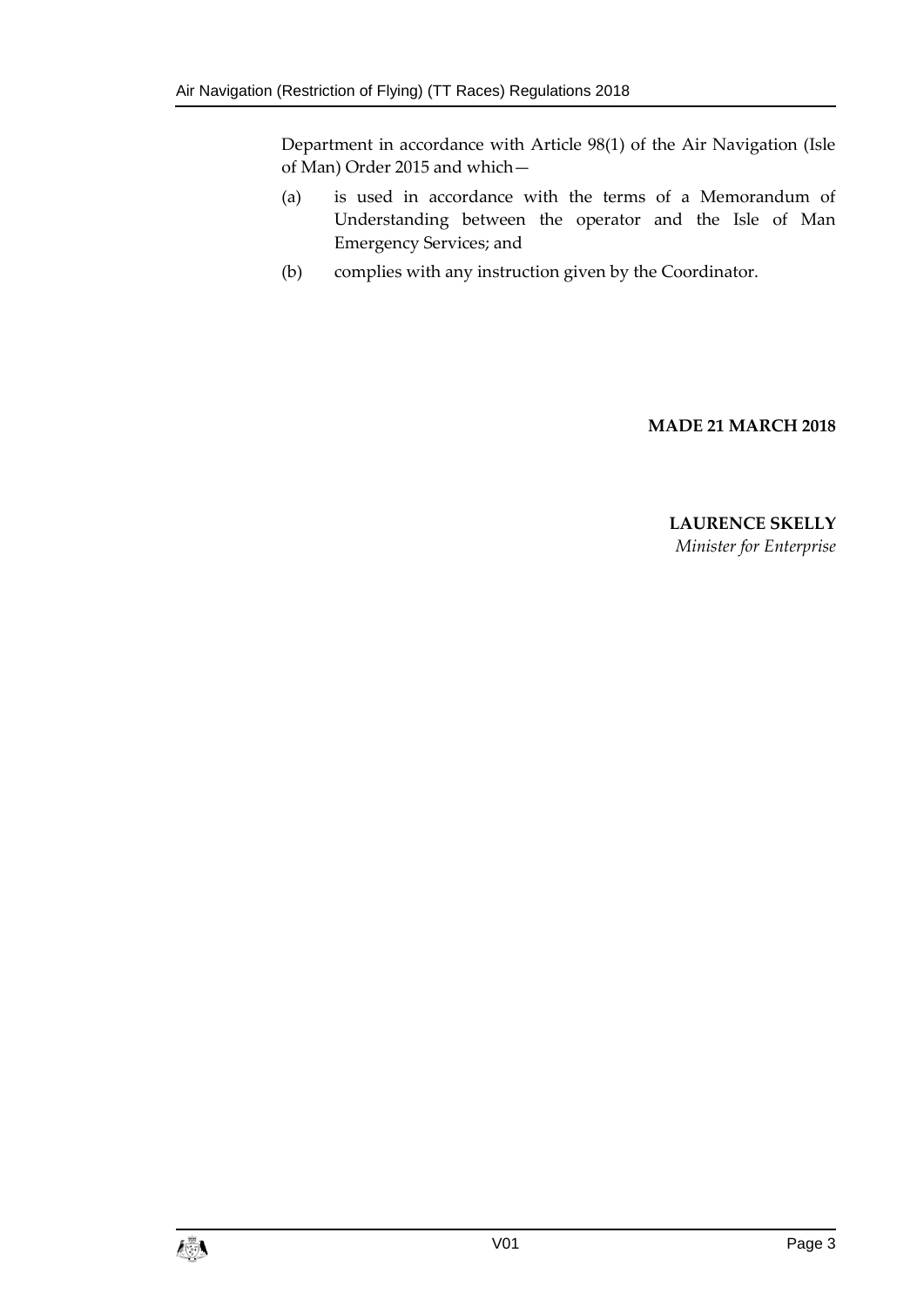# **SCHEDULE**

### **TT RACE COURSE**